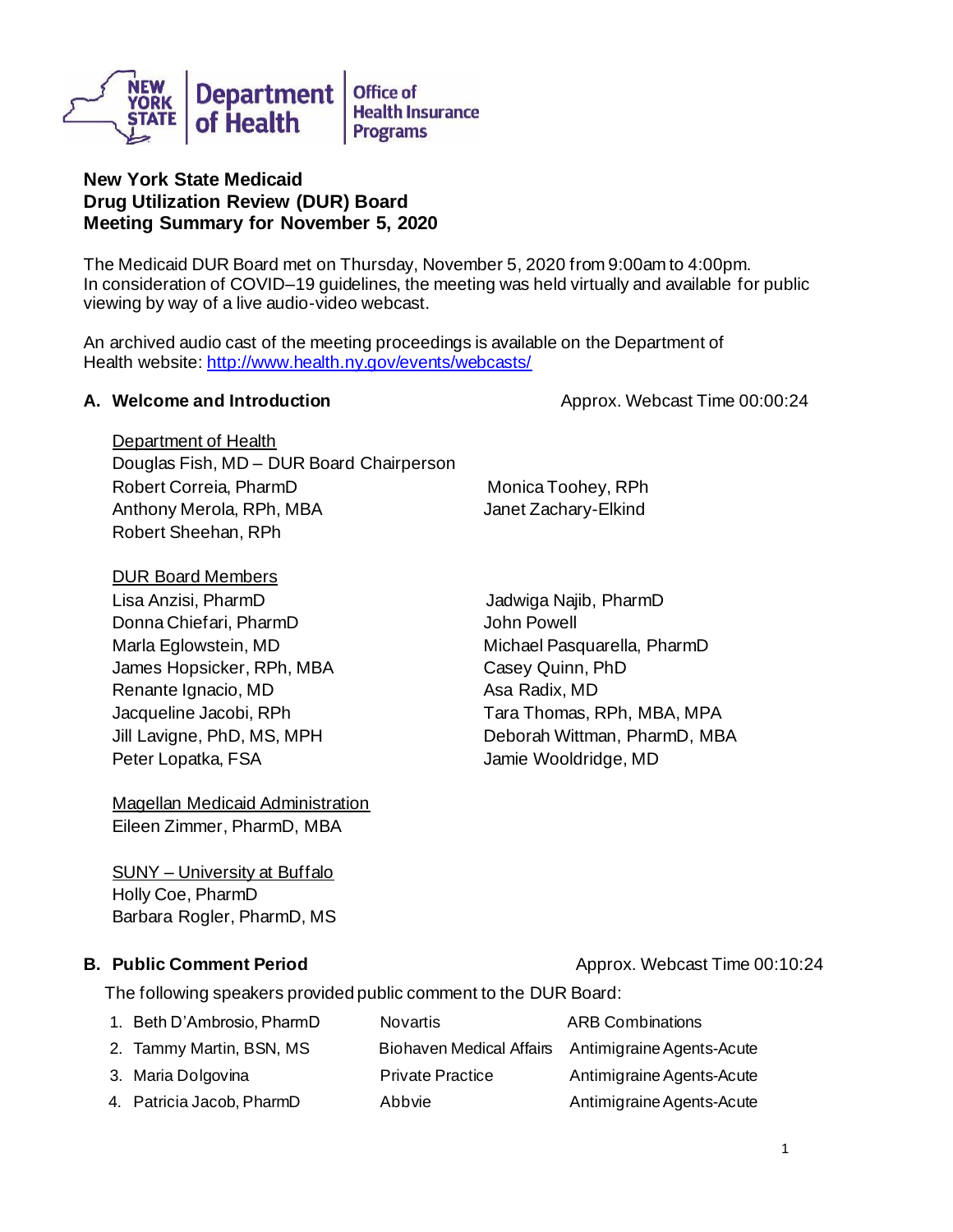| 5. Elizabeth Lubelczyk, PharmD                                                             | Eli Lilly               | Antimigraine Agents-Acute                 |  |
|--------------------------------------------------------------------------------------------|-------------------------|-------------------------------------------|--|
| 6. Melissa Winget, PhD                                                                     | Sunovian                | Antipsychotics-2 <sup>nd</sup> Generation |  |
| 7. Brian Joseph, MD*                                                                       | <b>Private Practice</b> | Antipsychotics-2 <sup>nd</sup> Generation |  |
| *Audio connectivity issue. Therefore, the DUR Board was referred to the written testimony. |                         |                                           |  |
| 8. John Donovan, RPh                                                                       | <b>BMS</b>              | <b>Multiple Sclerosis</b>                 |  |
| 9. Beth D'Ambrosio, PharmD                                                                 | <b>Novartis</b>         | <b>Multiple Sclerosis</b>                 |  |
| 10. Jean McGrath Brodeur, PharmD                                                           | Pfizer                  | Immunomodulators-Systemic                 |  |
| 11. Daniel Shan, PharmD                                                                    | <b>UCB</b>              | Immunomodulators-Systemic                 |  |
| 12. Elizabeth Lubelczyk, PharmD                                                            | Eli Lilly               | Immunomodulators-System                   |  |
| 13. Sarah Hnath, PT, DPT                                                                   | Abbvie                  | Immunomodulators-Systemic                 |  |
| 14. Dan Flores                                                                             | Amgen                   | Immunomodulators-Systemic                 |  |
| 15. Howard Blumstein, MD, FACR                                                             | <b>Private Practice</b> | Immunomodulators-Systemic                 |  |

# **C. Preferred Drug Program (PDP) Clinical Review Approx. Webcast Time 00:55:28**

Eileen Zimmer, PharmD, MBA Holly Coe, PharmD Robert Correia, PharmD

- 1. ARB Combinations
	- New indication in pediatrics Entresto (sacubitril-valsartan).
	- FDA communication on hydrochlorothiazide containing combinations.
	- Clinical review revealed no significant new evidence in overall superiority of any of the drugs in this class since last review.
- 2. Antimigraine Agents Acute Treatment
	- New products: Nurtec ODT (remegepant), Ubrelvy (ubrogepant), Reyvow (lasmiditan).
	- Consider changes to the quantity limit edits on rizatriptan and eletriptan.
	- Recommend future edit evaluation of new antimigraine agents (lasmiditan-Reyvow, remegepant-Nurtec OTC, and ubrogepant-Ubrelvy).
	- No new comparative evidence found or provided to suggest overall advantage for any one drug product in this class.
- 3. Antipsychotics Second Generation
	- New product Caplyta (lumateperone).
	- New formulation Secuado (asenapine).
	- FDA safety communication clozapine.
	- Guideline update schizophrenia treatment update.
	- Key Label revisions Abilify, Rexulti, Risperdal, Seroquel/XR, Zyprexa, Zydis ODT.
	- The focus on this class is on balancing perceived efficacy with risk of adverse outcomes between drugs. No one drug can be considered to have overall superiority.
- 4. Multiple Sclerosis
	- New products Vumerity (diroximal fumerate), Mavenclad (cladribine), Zeposia (ozanimod), Mayzent (siponimod), Bafiertam (monomethyl fumerate), Kesimpta (ofatumumab).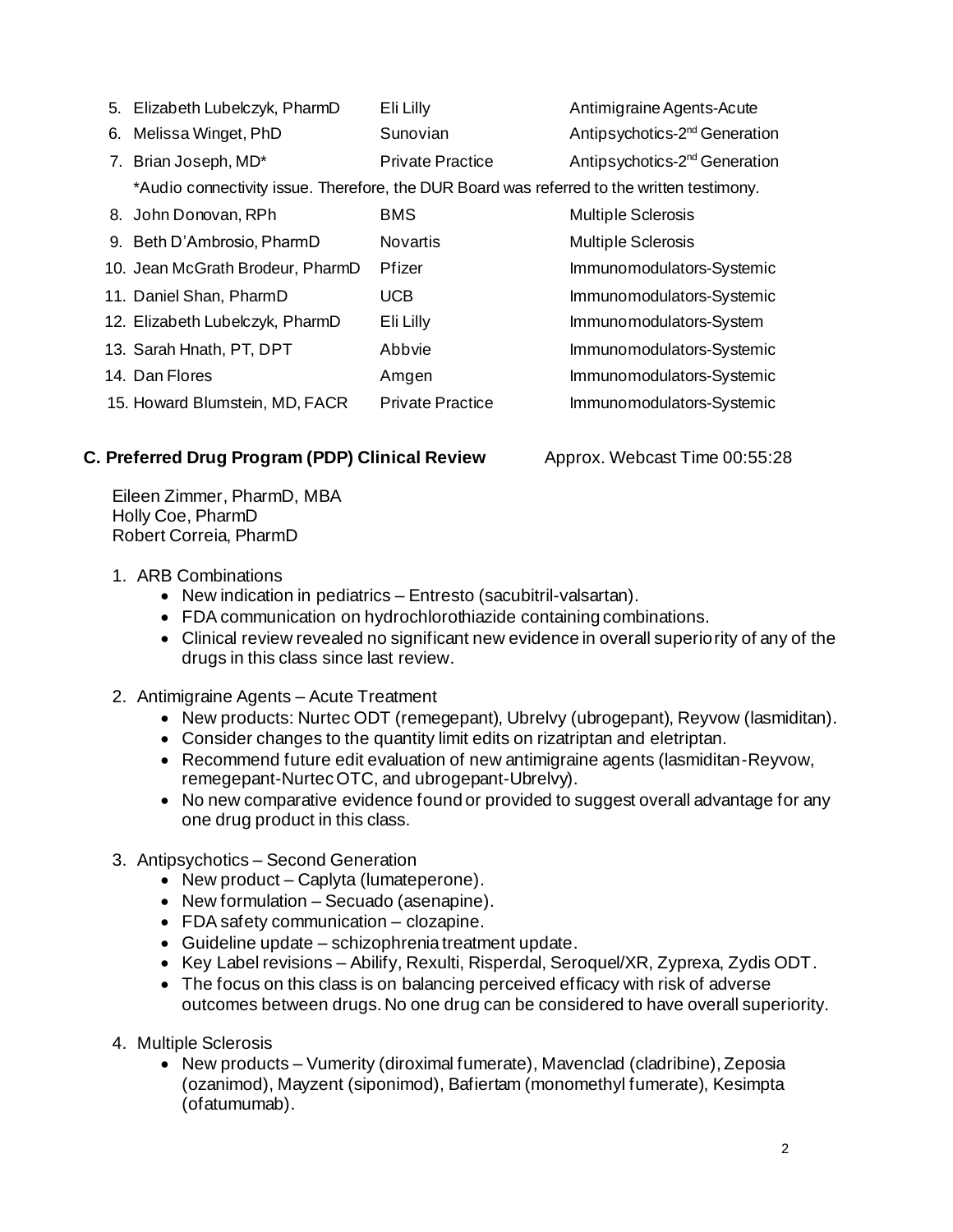- Key Label revisions Copaxone (glatiramer), Gilenya (fingolimod), Tecfidera (dimethyl fumarate).
- No new evidence that any of these agents are better for all patients, with each demonstrating favorable efficacy, tolerability, or benefits over risk for different patients.
- 5. Gastrointestinal Antibiotics
	- New indications Vancocin (vancomycin), Dificid (fidaxomicin).
	- Key Label revisions Vancocin, metronidazole.
	- There are varied and multiple indications for the drugs in this class, superiority of any one agent in this class cannot be determined.
- 6. Immunomodulators Systemic
	- New products Rinvoq (upadacitinib).
	- New indications Stelara (ustekinumab), Tremfya (guselkumab), Cosentyx (secukinumab), Taltz (ixekizumab), Xeljanz (tofacitinib), Xeljanz XR (tofacitinib).
	- New practice guidelines ustekinumab, tofacitinib, early use of biologics.
	- Key label revisions Tremfya (guselkumab), Orencia (abatacept), Cosentyx (secukinumab).
	- Major identifying points of members in this class were identified, including proposed mechanisms of action and dosage forms.
	- The overall evidence is consistent with previous reviews of this class.

# **D. Executive Session (PDP Financial Reviews)**

The DUR Board recessed to executive session at 11:15pm. and reconvened to the public session at 12:45pm.

## **E. DUR Board PDP Recommendations Approx. Webcast Time 02:11:38**

Based on clinical and financial information, the DUR Board recommended the following to the Commissioner of Health for final determination:

| Recommendations of the DUR Board                                                                                                                                                                                                                                                      | <b>Commissioner</b><br><b>Final</b><br><b>Determination</b> |
|---------------------------------------------------------------------------------------------------------------------------------------------------------------------------------------------------------------------------------------------------------------------------------------|-------------------------------------------------------------|
| <b>1. ARB Combinations</b>                                                                                                                                                                                                                                                            |                                                             |
| Preferred: amlodipine/valsartan, amlodipine/valsartan/HCTZ, Entresto,<br>Exforge HCT, losartan/HCTZ, valsartan/HCTZ                                                                                                                                                                   |                                                             |
| Non-Preferred: amlodipine/olmesartan, amlodipine/olmesartan/HCTZ,<br>amlodipine/telmisartan, Atacand HCT, Avalide, Azor, Benicar HCT,<br>candesartan/HCTZ, Diovan HCT, Edarbyclor, Exforge, Hyzaar,<br>irbesartan/HCTZ, Micardis HCT, olmesartan/HCTZ, telmisartan/HCTZ,<br>Tribenzor | Approved as<br>Recommended                                  |
| Vote: 17 yes, 0 no, 0 abstentions                                                                                                                                                                                                                                                     |                                                             |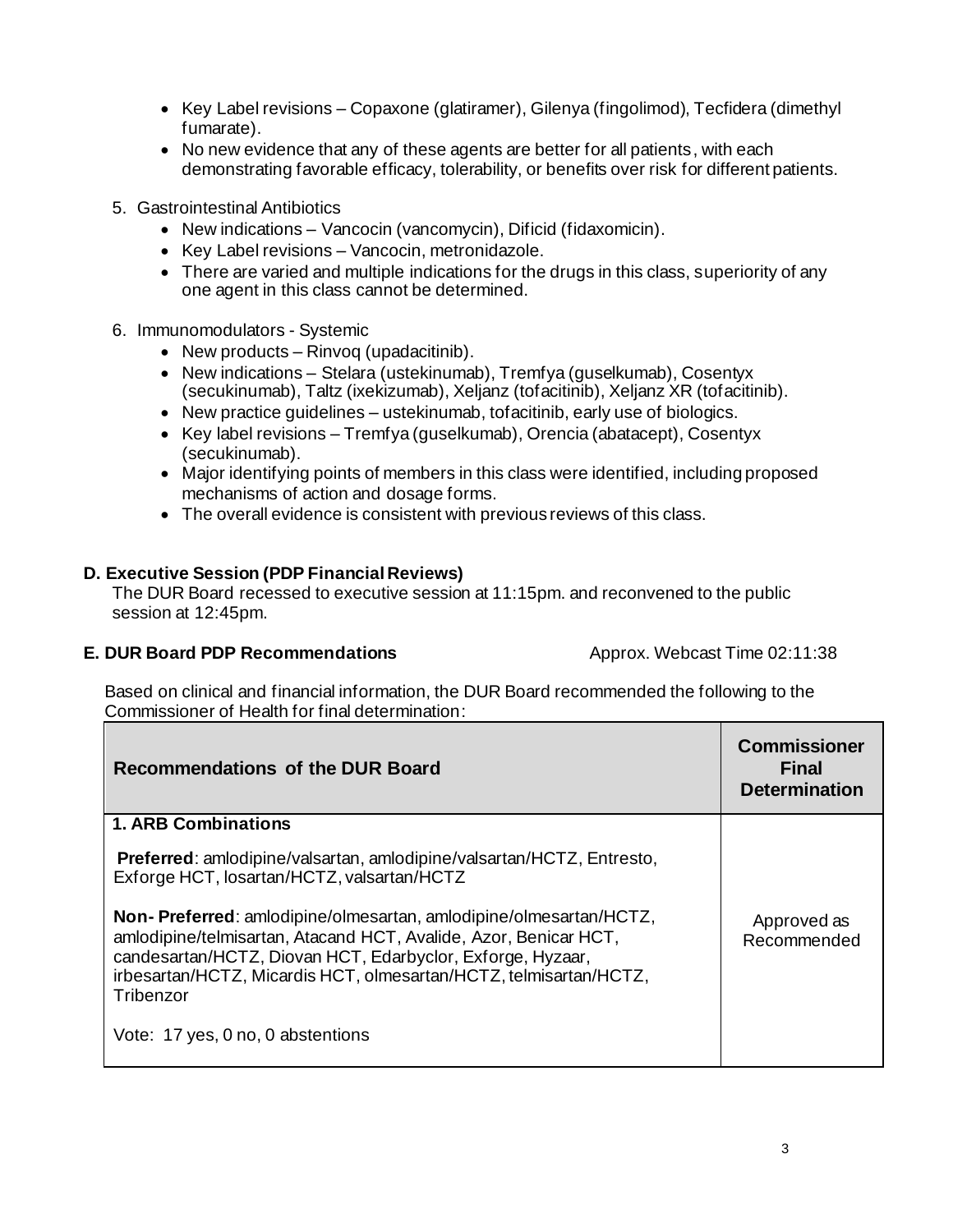| 2. Antimigraine Agents - Acute Treatment                                                                                                                                                                                                                                                        |                            |
|-------------------------------------------------------------------------------------------------------------------------------------------------------------------------------------------------------------------------------------------------------------------------------------------------|----------------------------|
| <b>Preferred:</b> rizatriptan, sumatriptan                                                                                                                                                                                                                                                      |                            |
| Non-Preferred: almotriptan, Amerge, eletriptan, Frova, frovatriptan, Imitrex,<br>Maxalt, Maxalt MLT, naratriptan, Nurtec ODT, Onzetra Xsail, Relpax, Reyvow,<br>sumatriptan-naproxen, Tosymra, Treximet, Ubrelvy, Zembrace Sym Touch,<br>zolmitriptan, Zomig, Zomig ZMT                         | Approved as<br>Recommended |
| Vote: 17 yes, 0 no, 0 abstentions                                                                                                                                                                                                                                                               |                            |
| 3. Antipsychotics - Second Generation                                                                                                                                                                                                                                                           |                            |
| <b>Preferred:</b> aripiprazole tablet, clozapine tablet, Latuda, olanzapine tablet,<br>quetiapine, quetiapine ER, risperidone, Saphris, ziprasidone                                                                                                                                             |                            |
| <b>Non-Preferred:</b> Abilify tablet, aripiprazole (ODT, solution), clozapine ODT,<br>Caplyta, Clozaril, Fanapt, FazaClo, Geodon, Invega, Nuplazid, olanzapine<br>ODT, paliperidone ER, Rexulti, Risperdal, Secuado Patch, Seroquel, Seroquel<br>XR, Versacloz, Vraylar, Zyprexa, Zyprexa Zydis | Approved as<br>Recommended |
| Vote: 17 yes, 0 no, 0 abstentions                                                                                                                                                                                                                                                               |                            |
| 4. Multiple Sclerosis Agents                                                                                                                                                                                                                                                                    |                            |
| Preferred: Avonex, Betaseron, Copaxone 20 mg/ml, Gilenya, Tecfidera                                                                                                                                                                                                                             |                            |
| Non-Preferred: Aubagio, Bafiertam, Copaxone 40 mg/ml, Extavia, glatiramer,<br>dimethyl fumarate DR, Glatopa, Kesimpta, Mavenclad, Mayzent, Plegridy,<br>Rebif, Vumerity, Zeposia                                                                                                                | Approved as<br>Recommended |
| Vote: 17 yes, 0 no, 0 abstentions                                                                                                                                                                                                                                                               |                            |
| 5. Gastrointestinal Antibiotics                                                                                                                                                                                                                                                                 |                            |
| Preferred: Firvanq, metronidazole tablets, neomycin, vancomycin capsules                                                                                                                                                                                                                        |                            |
| Non-Preferred: Dificid, Flagyl, metronidazole capsules, paromomycin,<br>tinidazole, vancomycin solution, Vancocin, Xifaxin                                                                                                                                                                      | Approved as<br>Recommended |
| Vote: 17 yes, 0 no, 0 abstentions                                                                                                                                                                                                                                                               |                            |
| 6. Immunomodulators - Systemic                                                                                                                                                                                                                                                                  |                            |
| <b>Preferred: Cosentyx, Enbrel, Humira</b>                                                                                                                                                                                                                                                      |                            |
| Non-Preferred: Actemra, Benlysta, Cimzia, Ilumya, Kevzara, Kineret,<br>Olumiant, Orencia, Otezla, Rinvoq ER, Siliq, Simponi, Skyrizi, Stelara, Taltz,<br>Tremfya, Xeljanz, Xeljanz ER                                                                                                           | Approved as<br>Recommended |
| Vote: 17 yes, 0 no, 0 abstentions                                                                                                                                                                                                                                                               |                            |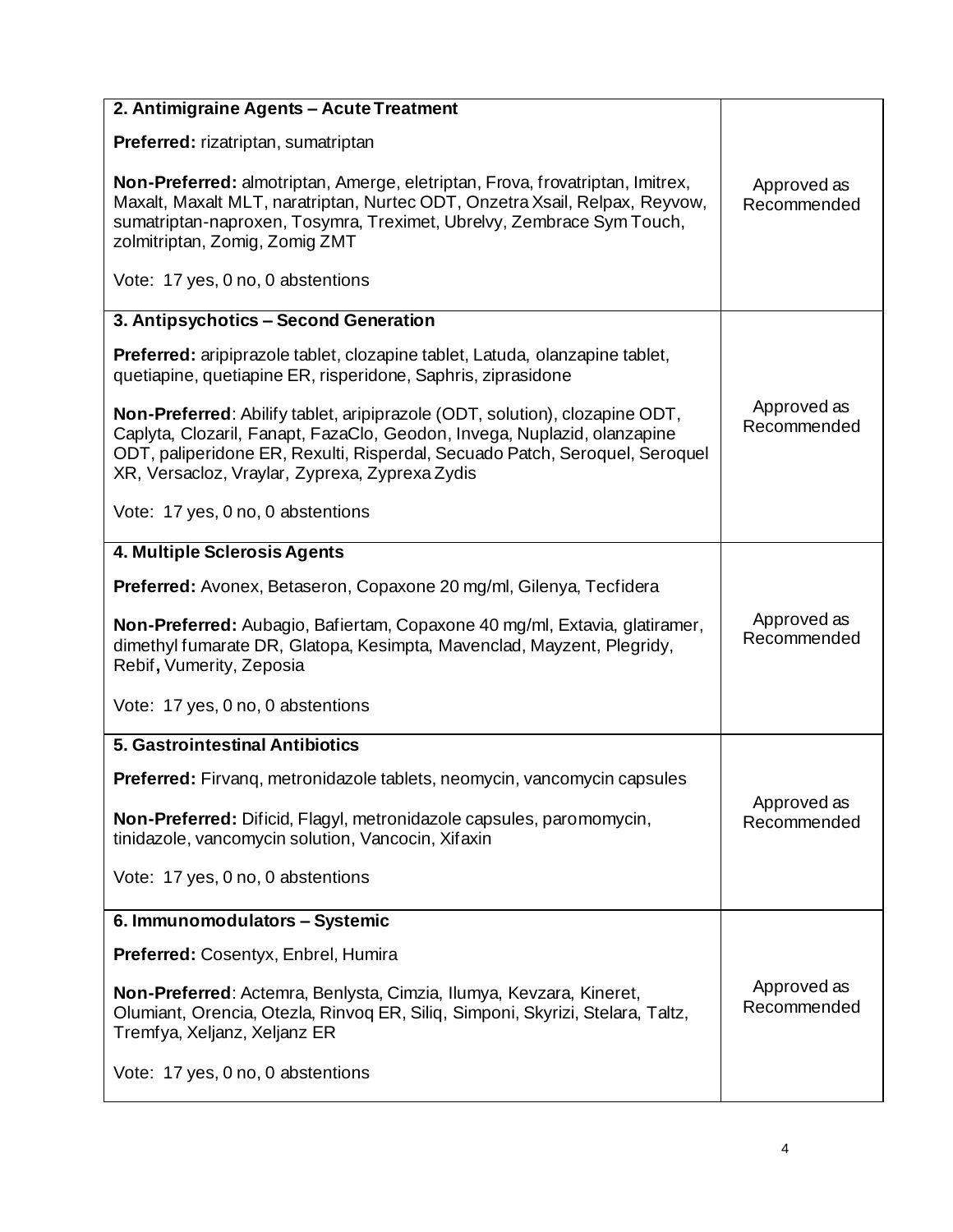Barbara Rogler, PharmD, MS

1. Opioids used for the treatment of acute pain and morphine milligram equivalent (MME) parameters.

An analysis was presented that evaluated the impact of the DUR Board established POS safety edit for the initial management of acute pain in opioid naïve members.

A retrospective analysis of the effectiveness of the current  $\leq$  90 MME/day point-of-service (POS) edit was presented which included the period (July1, 2019 to September 30, 2019) before the institution of the MME edit and after (January1, 2020 to March 31, 2020) the edit was implementation. The analysis included members of the Fee for Service and Medicaid Managed (Care FFS+MCO) programs. Claims excluded from the analysis were; claims for products use in the treatment of substance use disorders, claims for Schedule V controlled substances, claims for liquid and injectable opioids (only solid formulations were included i.e. patches, tablets, capsules and films). Members diagnosed with Cancer or Sickle Cell disease (SCD), receiving hospice services, or without continuous enrollment during the analysis period were excluded as were duplicate pharmacy claims (defined as claims for the same member, receiving the same national drug code and prescription number and refill code). Limitations to the analysis were also identified.

For opioid naïve members it was found, when comparing pre to post implementation, there was a 10.2% reduction in the total number of members (FFS+MCO) receiving an opioid, a 12.7% decline in the number of opioid-naïve members initiating opioid therapy for the management of acute pain, and a 0.2% increase in the number of opioid naïve members who initiated opioid therapy at a MME of <50.

The utilization review established that the edit of  $\leq 90$  MME had been effective and concluded that reducing the MME from  $\leq 90$  to  $\leq 50$  would have minimal effect on opioid naïve members initiating opioid therapy for the management of acute pain. Consistent with other opioid POS safety edits, members with a diagnosis of cancer or SCD and members receiving hospice care would be excluded.

After reviewing the data from the utilization review, the DUR Board took the following action:

# **Recommendation of the DUR Board**

**Drug Utilization Review: Opioids used for the treatment of acute pain and morphine milligram equivalent (MME) parameters** 

Recommendation:

For opioid-naïve patients:

Prior authorization is required when initiating therapy with a short-acting opioid (SAO) at equal to or greater than  $( > )$  50 morphine milligram equivalents (MME) per day.

Note: Reduction from  $\geq 90$  MME per day Exceptions are patients with cancer, Sickle Cell Disease or receiving hospice care

Vote: 17 yes, 0 no, 0 abstentions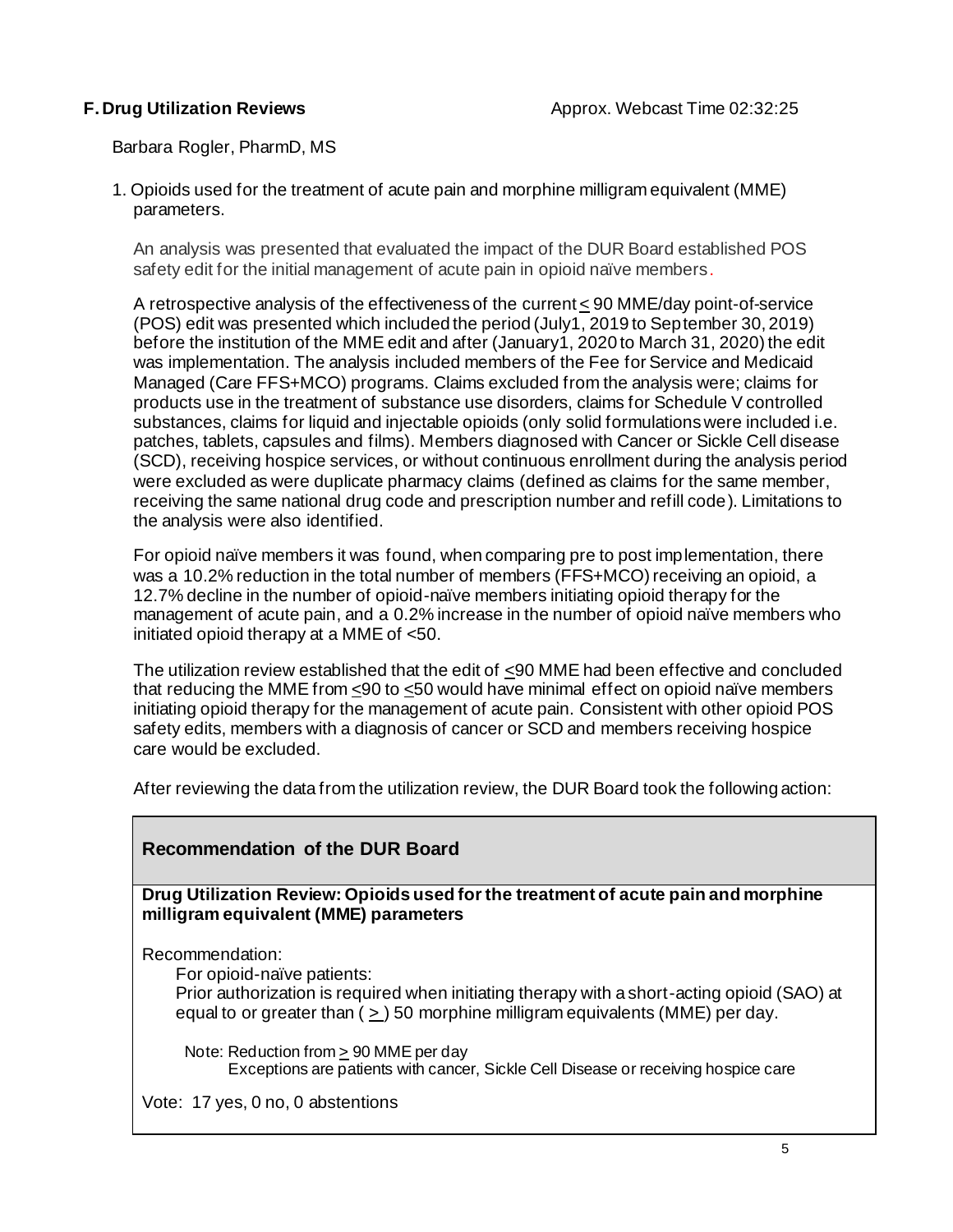2. Long Acting Injectable Antipsychotic utilization as related to the Substance Use-Disorder Prevention that Promotes Opioid Recovery and Treatment (SUPPORT) for Patients and Communities Act.

The review examined selected injectable antipsychotics and their utilization across the entire Medicaid population, including the fee-for-service (FFS) program and managed care organizations (MCOs). Utilization data was reviewed during State Fiscal Year (SFY) 2019 and the first six months of 2020. The purpose was to characterize the utilization of longacting injectable (LAI) antipsychotics across each pharmacy management entity (FFS and MCO), as a component of the Substance Use-Disorder Prevention that Promotes Opioid Recovery and Treatment for Patients and Communities Act (SUPPORT Act).

Methodology used in the report was presented which identified inclusion and exclusion criteria. The following areas were addressed in the presentation; a review of available firstand-second generation LAI antipsychotics as well as their FDA approved indications. Background information on the use of these agents was indicated primarily for adults only and that LAI antipsychotic agents used in pediatric patients (age<18) has not been established (fluphenazine decanoate is contraindicated in pediatrics <12 years), that manufacturers of all LAI antipsychotics recommend administration by health care professionals (with the exception of fluphenazine decanoate), and finally, tolerability with an oral antipsychotic is recommended prior to the initiation of a LAI antipsychotic.

Utilization data was presented on the use of injectable antipsychotics within the NY FFS Medicaid Program as well as that of the Medicaid MCO plans. Overall utilization of LAI antipsychotics noted were the following:

- Approximately 62% of those members (FFS+MCO) initiating LAI antipsychotic therapy had also used an oral antipsychotic at some point during the analysis period.
- The majority of members (63.5% in 2019 and 63.7% in 2020) utilizing LAI antipsychotics were male.
- The most common age range for members utilizing LAI antipsychotics in the overall population was 18-30 years.
- A small percentage of the total number of patients receiving LAI antipsychotics were <18 years of age (0.3%)
- Members in the overall population used as many as 4 different LAI antipsychotics during SFY 19 or the first 6 months of SFY 20. However, the overwhelming majority had claims for only one, specific LAI during each period.
- Concurrent use of 2 different LAI antipsychotic products for ≥90 days and ≥180 days was similar and low across the populations (below 1%).
- Concurrent use of LAI and oral antipsychotic drugs for ≥90 days was observed in 15.8% of FFS+MC members and 14.8% of FFS only members.
- In comparison, concurrent use of LAI and oral antipsychotic drugs for ≥180 days was observed in 7.4% of FFS+MC members and 6.4% in FFS members.

The evidence to support concurrent use of oral or non-injectable antipsychotics with LAI antipsychotics is limited. It was recommended that the DUR Board continue to monitor and manage the use of oral and LAI antipsychotics in the pediatric population. Future reviews in this population should be performed and directed to the DUR Board for further evaluation.

After reviewing the data from the utilization review, the DUR Board was provided the following: